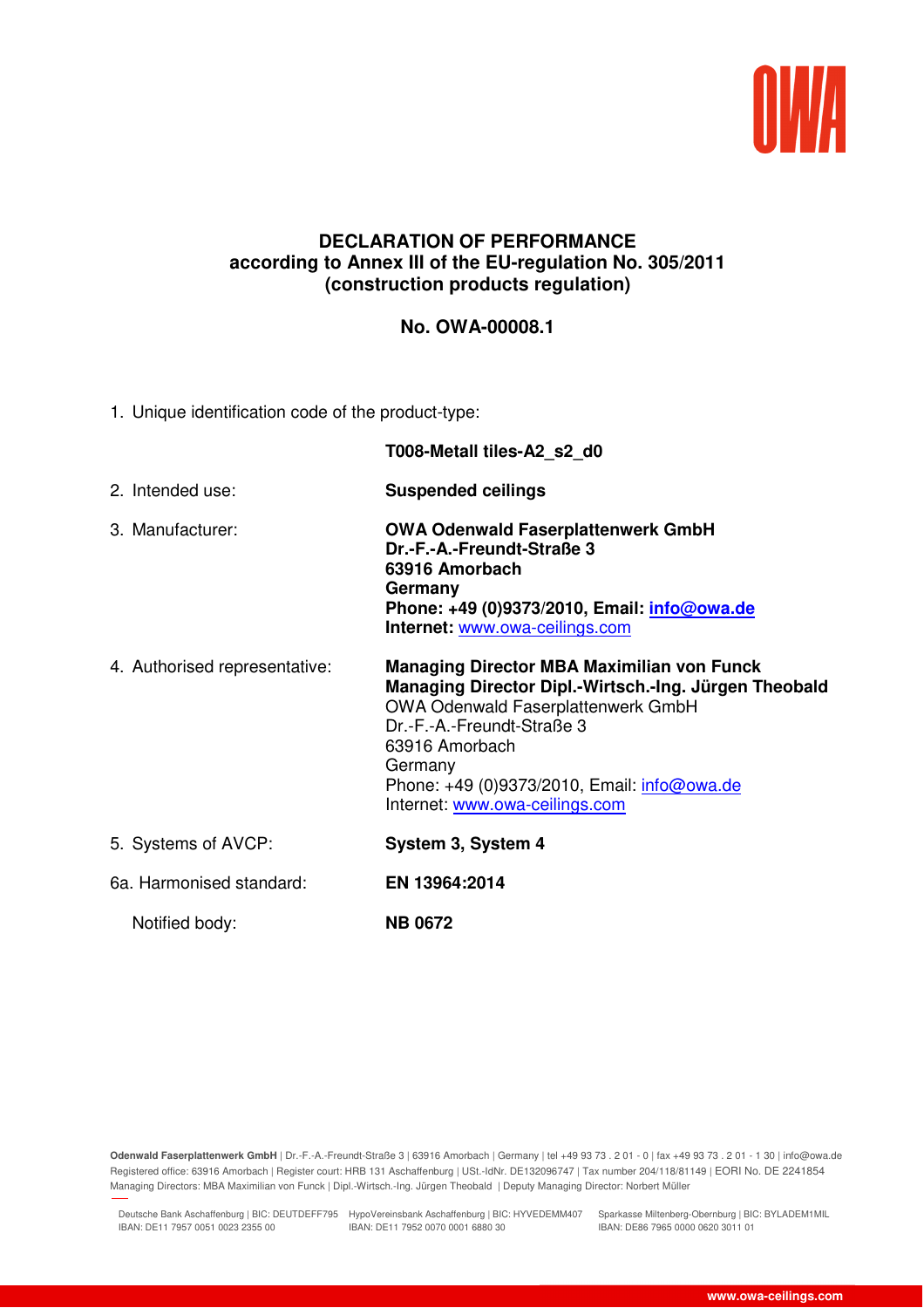

Page 2 of 3

7. Declared performances:

| Metall tiles according to EN 13964                                                           |                             |                                              |  |
|----------------------------------------------------------------------------------------------|-----------------------------|----------------------------------------------|--|
| <b>Essential characteristics</b>                                                             | <b>Declared performance</b> | <b>Harmonised technical</b><br>specification |  |
| Reaction to fire                                                                             | A2-s2,d0                    | EN 13964:2014<br>EN 13501-1:2007 +A1:2009    |  |
| Release of asbestos                                                                          | no content                  | EN 13964:2014                                |  |
| Release of formaldehyde                                                                      | E1                          | EN 13964:2014                                |  |
| Release of dangerous substances                                                              | no release                  | EN 13964:2014                                |  |
| Susceptibility to the growth of harmful<br>micro-organisms (Dampness, Thermal<br>insulation) | no performance determined   | EN 13964:2014                                |  |
| Bond strength/ adhesion                                                                      | no performance determined   | EN 13964:2014                                |  |
| Shatter properties                                                                           | no performance determined   | EN 13964:2014                                |  |
| Flexural tensile strength                                                                    | no performance determined   | EN 13964:2014                                |  |
| Sound absorption                                                                             | annex 1                     | EN 13964:2014                                |  |
| Thermal conductivity                                                                         | no performance determined   | EN 13964:2014                                |  |
| Durability                                                                                   | no performance determined   | EN 13964:2014                                |  |

8. The performance of the product identified above is in conformity with the set of declared performances. This declaration of performance is issued, in accordance with Regulation (EU) No. 305/2011, under the sole responsibility of the manufacturer identified above.

All Declarations of performance are available on website http://www.owa-ceilings.com.

Amorbach, Nov-18

**i.V. Dr. Holger Kindermann**<br>Head of PM/PD // OWAconsult

**………………………………………………………………. ……………………………………………………………….** OWAconsult, Dipl. -lng. (TU)